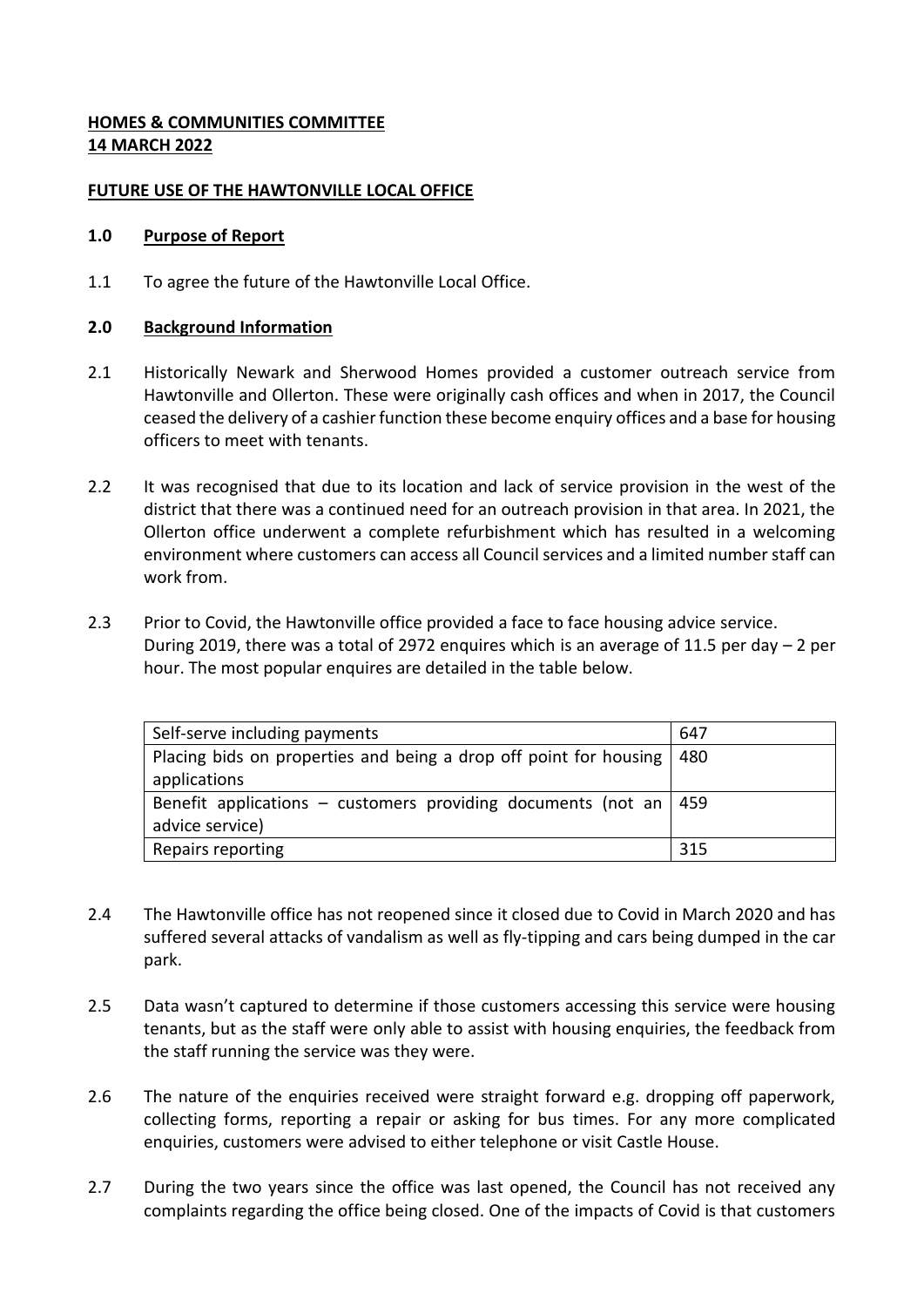have adapted their behaviour and use alternative contact channels. This is also reflected in a reduction of customers accessing the face to face provision at Castle House, not just for Council services but that of our partners.

- 2.8 There is now a greater emphasis on self-service and developments with on-line services. The Council is shortly launching three new communication tools which will support customers
	- Webchat went live February 2022. Customers can use this to access all Council services and not just those relating to Housing.
	- E-newsletters which will have an array of information for both tenants and residents are due to commence shortly.
	- An enhanced My Account will go live later this year which make it easier for residents to manage their transactions and to find information specific to them.
- 2.9 Partner organisations, for example the DWP, have changed their delivery model and there is now a much greater emphasis for claimants to manage their claims digitally.
- 2.10 As part of ensuring we know our tenants, we have commenced annual tenancy visits to create a positive interaction with tenants and includes promoting engagement activities, understanding how their home is working for them and checking our occupancy information. We actively encourage home visits rather than visits to offices as this is a real opportunity to understand how the tenant is coping in their homes and to catch early warning signs of tenancy failure/breach. Revenues and benefits also provide home visits for those residents who require them.
- 2.11 The Chatham Court Community Hub which has opened recently, provides an additional service for tenants. Regular events are held at the Hub, which acts as a one stop shop for community services. Local residents can benefit from face-to-face contact with Council and partner services for a range of enquiries, including housing and tenancy support and community safety concerns. This is approximately 0.7 miles from the Hawtonville office and 0.6 miles from Castle House.
- 2.12 Additionally, the Cleveland Square community centre has become a very active resource for tenants in the community with a range of groups providing advice, and support. It is situated in the heart of Hawtonville, within a complex of Newark and Sherwood District Council supported living bungalows. Groups are run and supported by a variety of members of the community including; local members, church groups, NSDC tenancy staff, and volunteers. The community centre has a number of regular attendees from the community who rely on the services to access advice, information and social interaction. E.g. meeting tenancy officers, Cllr drop-ins, and support with completing forms. Due to the size, location and access to Wi-Fi it is also used regularly for consultation and community events such as the Tenant Satisfaction Measures consultation and Safer Streets event.'
- 2.13 The Hawtonville office is very dated in its décor and has received very little investment in terms of heating, CCTV etc. It would require funding in the region of £120,000 to make it fit for purpose and compliant with regulations.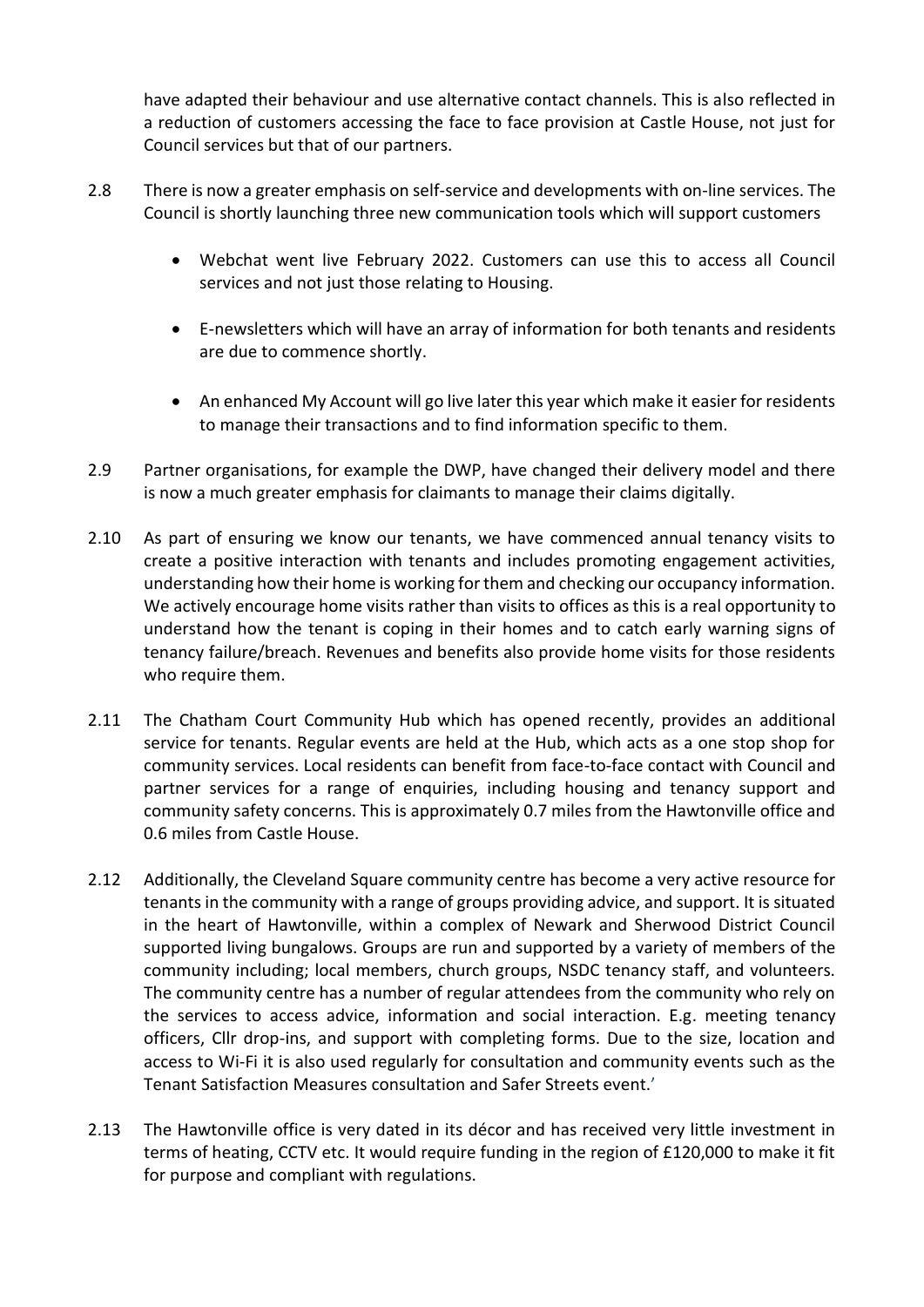## **3.0 Proposals**

- 3.1 Taking into consideration the limited use of the office prior to it being closed, customers using alternative contact channels, the amount of anti-social behaviour and the associated cost to make it fit for purpose, it is recommended that this office does not reopen.
- 3.2 The closure of this office would offer the opportunity for the site to be included in the Councils approved and ongoing HRA development programme, which would meet the local evidenced housing need. The development would include the demolition of the existing office and the construction of much needed homes. The development of this site would support the regeneration which is taking place in the adjacent shopping area.

# **4.0 Digital Implications**

4.1 The existing infrastructure within the office would require a significant upgrade to deal with system and technology demands.

The adopted Digital Strategy and the recently implemented modern, user friendly website supports the increase in digital transactions

The Chatham Court Hub provides digital training for tenants and provides self-serve computers for them to use.

# **5.0 Financial Implications (FIN21-22/6322**

5.1 The current cost for accommodation at the Hawtonville local office is circa £6,200 per annum which funds utilities and general repairs. Should the recommendation to close be approved, this would be an annual saving to NSDC. If the decision was to retain the Hawtonville office, then the extensive repair work to make it fit for purpose would require NSDC to schedule a programme of improvements and investment from within its Capital Programme, potentially taking away funding from other, more urgent and advantageous development opportunities.

## **6.0 Equalities Implications**

6.1 It has been considered whether a full equalities impact assessment is required or not. Due to there being other methods in which customers can access services, it was felt a full equalities impact assessment was not needed. It could be argued that there could be negative implications for those customers with protected characteristics. However this are mitigated by the fact that those customers can access the service by other channels including telephone and digitally. Tenancy officers and visiting officers are able to provide support in resident's homes.

### **7.0 Comments of Housing Advisory Group**

- 7.1 The group reviewed and supported this proposal at their meeting on 28 February 2022.
- 7.2 It was noted that the ways people contact the Council has changed over the last two years and that other offices/hubs are available nearby compared to other areas of the District and that this property could be utilised to provide much needed homes to the area.